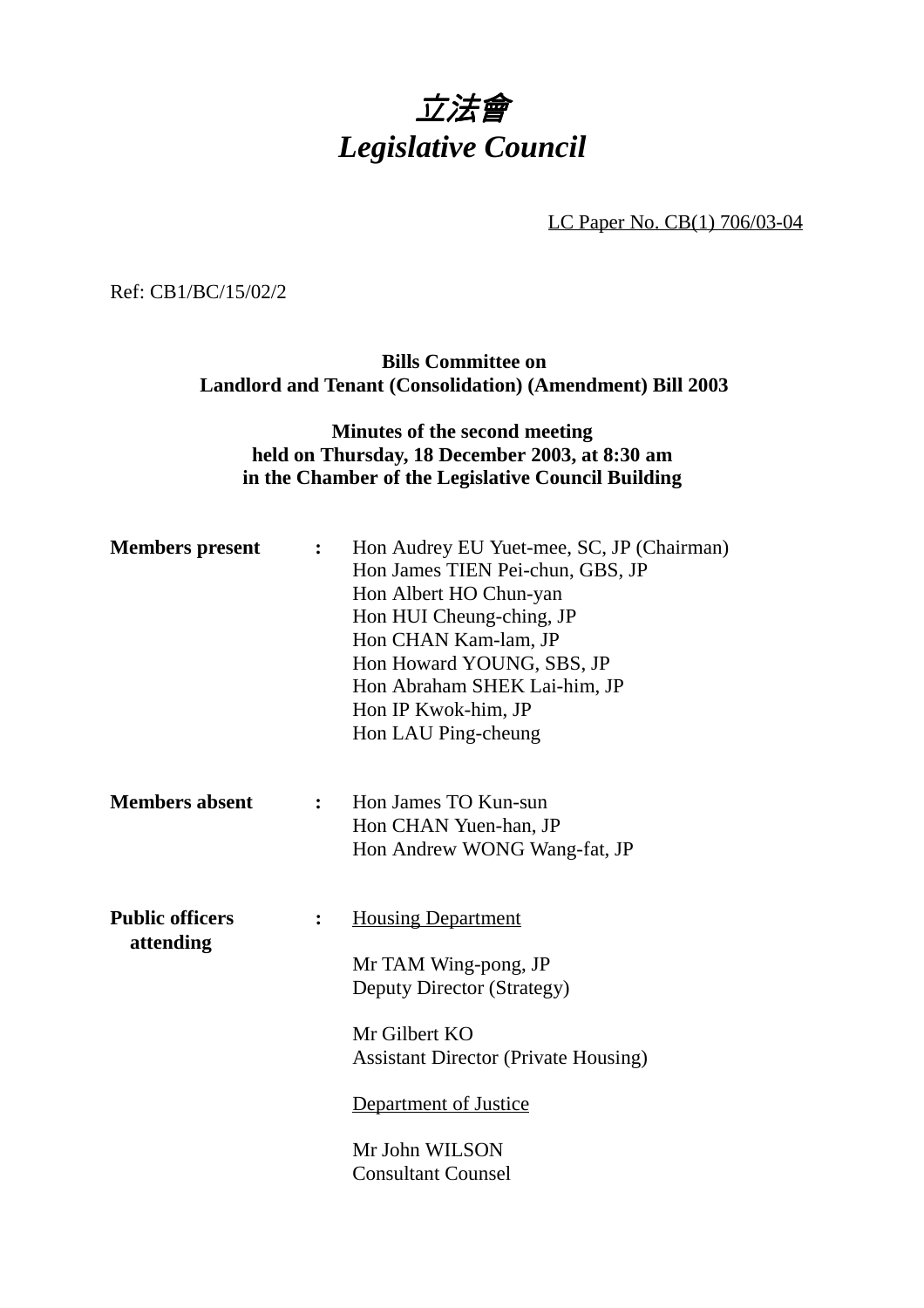|                                    | - 2 -<br>Ms Carmen CHU<br><b>Senior Government Counsel</b><br><b>Rating and Valuation Department</b><br>Mr WONG Chun-shiu, JP<br>Deputy Commissioner<br>Mr SIU Kuen-sang<br><b>Acting Assistant Commissioner (Special Duties)</b><br>Mr CHAN Kwok-fan<br><b>Senior Rent Officer</b>                                                                                                                                                                                                                                                                                                                                                        |
|------------------------------------|--------------------------------------------------------------------------------------------------------------------------------------------------------------------------------------------------------------------------------------------------------------------------------------------------------------------------------------------------------------------------------------------------------------------------------------------------------------------------------------------------------------------------------------------------------------------------------------------------------------------------------------------|
| <b>Attendance by</b><br>invitation | <b>Chartered Institute of Housing Asian Pacific Branch</b><br>$\ddot{\bullet}$<br>Mr Ricky YUEN<br><b>Chairman of Professional Practice Committee</b><br>The Hong Kong Institute of Housing<br>Mr YAU Man-fat<br><b>Chairman of Professional Practice Committee</b><br>The Hong Kong Institute of Surveyors<br>Mr LAU Chun-kong<br><b>Affairs</b><br>Practice<br>of<br>Local<br>Government<br>Panel,<br>Convenors/GPD, Council member<br>Mr PANG Shiu-kee<br>Government Practice and Local Affairs Panel, member<br>Resident Association on (Kwun Tong) Old Urban Renewal<br>Mr FUNG Wun-yin<br>Chairman<br><b>Urban Renewal Authority</b> |
|                                    | Mr Canice MAK Chun-fong<br><b>District Development Director</b><br>Mr Ian WONG Wai-kuen<br>General Manager (Property and Land)                                                                                                                                                                                                                                                                                                                                                                                                                                                                                                             |

 $\overline{2}$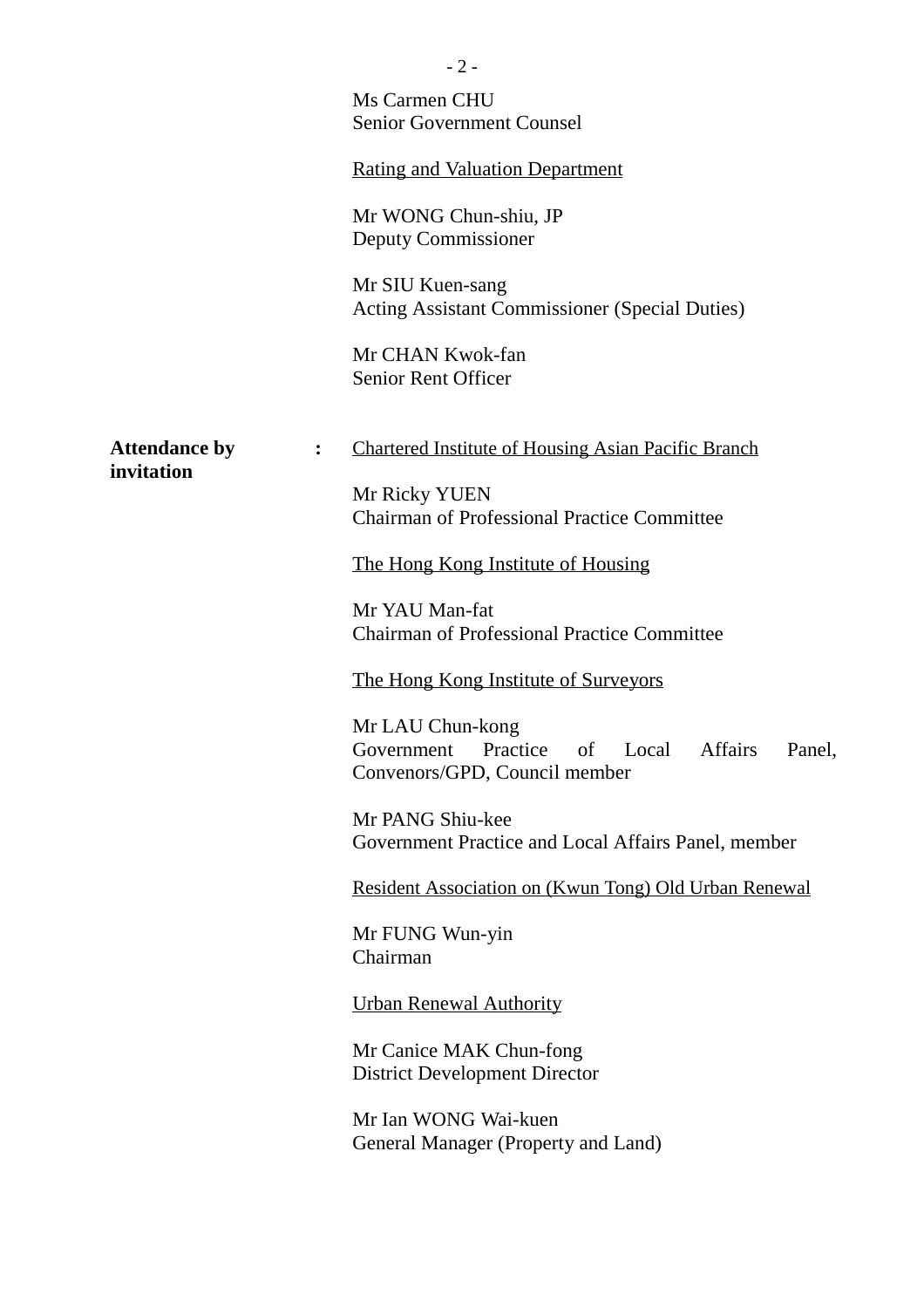|                            |                | <b>Cooperative Social Service Centre</b>                   |
|----------------------------|----------------|------------------------------------------------------------|
|                            |                | Mr LAI Siu-nin<br>Adviser                                  |
|                            |                | Mr LAM Ho-yeung<br><b>Social Worker</b>                    |
|                            |                | <u>Hong Kong Real Estate Agencies General Association</u>  |
|                            |                | Mr LUN Chi-yim<br>Chairman                                 |
|                            |                | <b>Property Agencies Association Ltd</b>                   |
|                            |                | Mr CHENG Kwong-pun<br>Vice-Chairman                        |
|                            |                | Mr LAU Heung-wing<br>Officer in Government Policy Research |
|                            |                | <b>Hong Kong Owners Club</b>                               |
|                            |                | Mr SHEA Hing-wan<br>President                              |
| <b>Clerk in attendance</b> | $\sim$ $\sim$  | Miss Becky YU<br>Chief Council Secretary (1)1              |
| <b>Staff in attendance</b> | $\ddot{\cdot}$ | Ms Bernice WONG<br><b>Assistant Legal Adviser 1</b>        |
|                            |                | Mrs Mary TANG<br>Senior Council Secretary (1)2             |
|                            |                |                                                            |

# **I.** Confirmation of minutes<br>(LC Paper No. CB(1) 509/03-04

-- Minutes of the meeting held on 20 November 2003)

The minutes of the meeting held on 20 November 2003 were confirmed.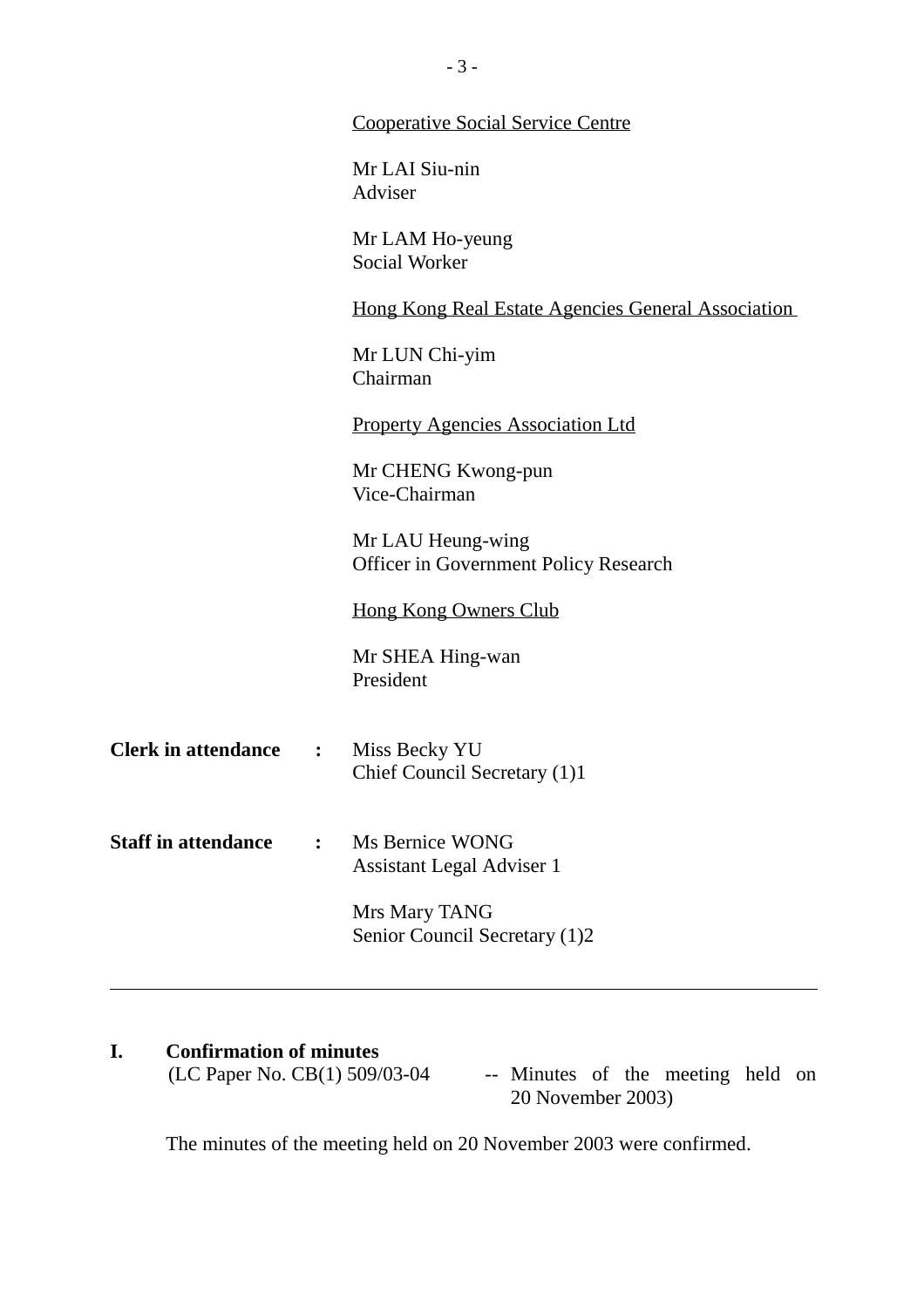## **II. Meeting with deputations and the Administration**

|                  | <b>Meeting with deputations</b><br>(LC Paper No. CB(1) 1354/02-03(04)                              |                          | Result<br>of<br>Consultation                                            |
|------------------|----------------------------------------------------------------------------------------------------|--------------------------|-------------------------------------------------------------------------|
|                  |                                                                                                    |                          | Exercise)                                                               |
| $\left(a\right)$ | Chartered Institute of Housing Asian Pacific Branch<br>(LC Paper No. CB(1) 585/03-04(01)           | $\mathbb{L} \mathbb{L}$  | Submission<br>the<br>from<br>(English<br>Institute<br>version<br>only)  |
| (b)              | The Hong Kong Institute of Housing<br>(LC Paper No. CB(1) 585/03-04(02)                            | $--$                     | Submission<br>from<br>the<br>(English)<br>Institute<br>version<br>only) |
| (c)              | The Hong Kong Institute of Surveyors<br>(LC Paper No. CB(1) 585/03-04(03)                          | $-$                      | Submission<br>from<br>the<br>(English<br>Institute<br>version<br>only)  |
| (d)              | <b>Urban Renewal Authority</b><br>(LC Paper No. CB(1) 585/03-04(04)                                | $\overline{\phantom{a}}$ | from<br>Submission<br>the<br>Authority)                                 |
| (e)              | Resident Association on (Kwun Tong) Old Urban Renewal<br>(LC Paper No. CB $(1)$ 585/03-04 $(05)$ ) | $\overline{\phantom{a}}$ | Submission<br>from<br>the<br>Association (Chinese version)<br>only)     |
| (f)              | Cooperative Social Service Centre<br>(LC Paper No. CB(1) 602/03-04(01)                             |                          | Submission from the Centre<br>(Chinese version only))                   |
| (g)              | Hong Kong Real Estate Agencies General Association<br>(LC Paper No. CB(1) $624/03-04(01)$          | $--$                     | Submission<br>from<br>the<br>Association (Chinese version)<br>only)     |
| (h)              | <b>Property Agencies Association Ltd</b><br>(LC Paper No. CB(1) $602/03-04(02)$                    |                          | Submission<br>from<br>the<br>Association (Chinese version)<br>only)     |
| (i)              | Hong Kong Owners Club<br>(LC Paper No. CB $(1)$ 602/03-04 $(03)$ )                                 |                          | Submission from the Hong<br>Kong Owners Club (Chinese<br>version only)) |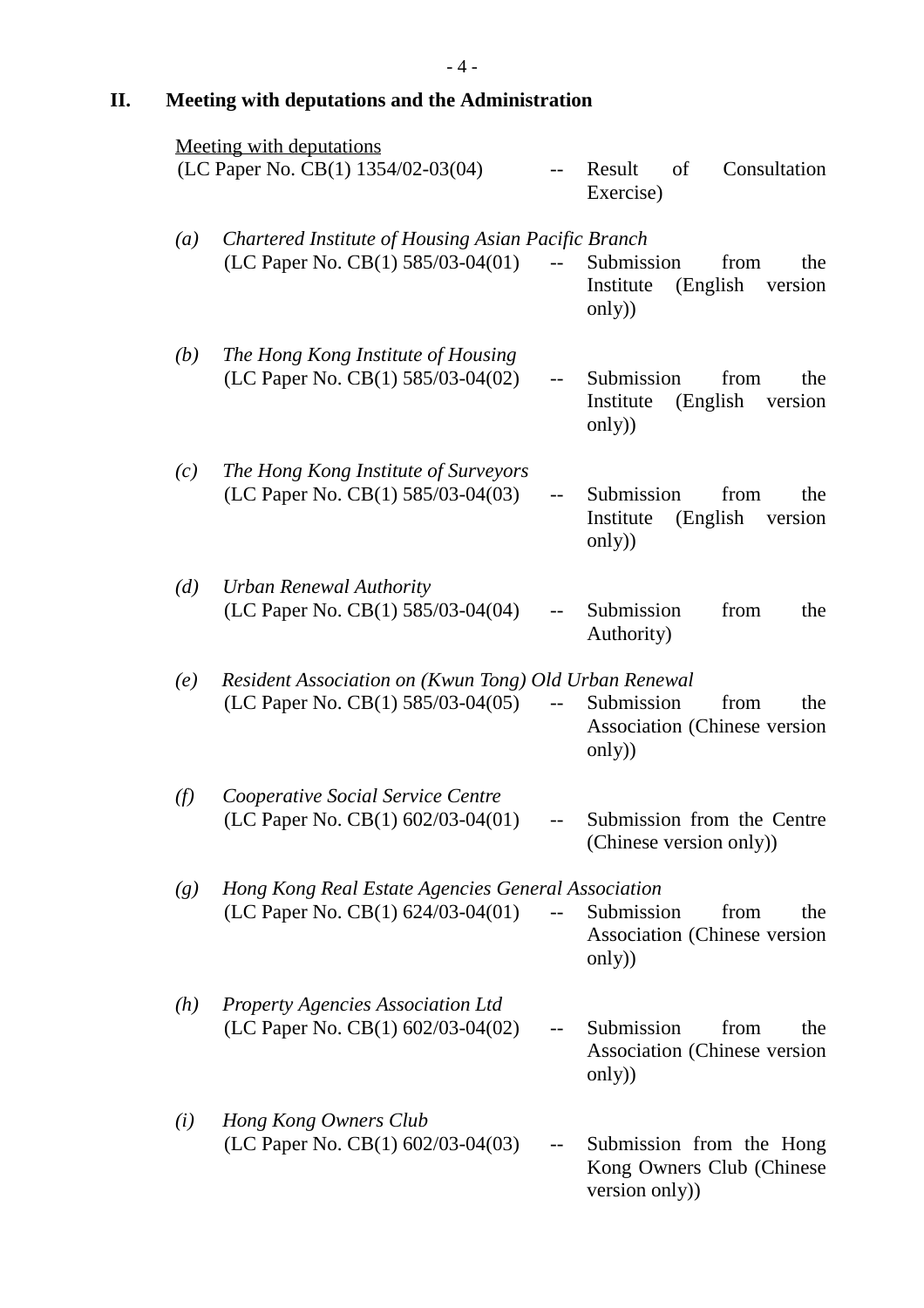### *Submission from deputation not attending the meeting*

| (LC Paper No. CB(1) 585/03-04(06)      |       | Submission from the Hong Kong<br>Housing Society (English version)<br>only)                                                      |
|----------------------------------------|-------|----------------------------------------------------------------------------------------------------------------------------------|
| LC Paper No. CB(1) 602/03-04(04)       | $- -$ | Submission from the Law Society<br>of Hong Kong (English version<br>only)                                                        |
| <u>Meeting with the Administration</u> |       |                                                                                                                                  |
| (LC Paper No. CB(1) 585/03-04(07)      |       | List of follow-up actions arising<br>the discussion<br>from<br>$_{\rm on}$<br>20 November 2003                                   |
| LC Paper No. $CB(1)$ 585/03-04(08)     |       | Administration's response to LC<br>Paper No. CB(1) 585/03-04(07)<br>(except item 5)                                              |
| LC Paper No. $CB(1)$ 585/03-04(09)     |       | Information paper provided<br>by<br>Urban Renewal Authority<br>in<br>response to item 6 of LC Paper No.<br>$CB(1)$ 585/03-04(07) |
| LC Paper No. $CB(1)$ 602/03-04(05)     |       | Administration's response<br>to<br>item 5 of LC Paper<br>No.<br>$CB(1)$ 585/03-04(07))                                           |

2. The Committee deliberated (Index of proceedings attached at **Annex A**).

3. Mr James TIEN declared interest as the owner of a number of leased properties held by his companies. Mr CHAN Kam-lam and Mr LAU Ping-cheung declared interest as members of the Urban Renewal Authority (URA) Board.

4. Members requested the Administration to provide written responses to the views of deputations. Meanwhile, URA was requested to -

- (a) provide a paper (with illustrations) explaining the prevailing compensation mechanism under which compensation, both statutory and ex gratia, was paid to tenants and landlords, including those of leased, vacant and self-occupied premises, in the event of redevelopment;
- (b) include in the paper
	- (i) measures which URA adopted to assist those tenants who had been evicted before redevelopment commenced; and
	- (ii) eligibility criteria for compensation for self-occupied premises.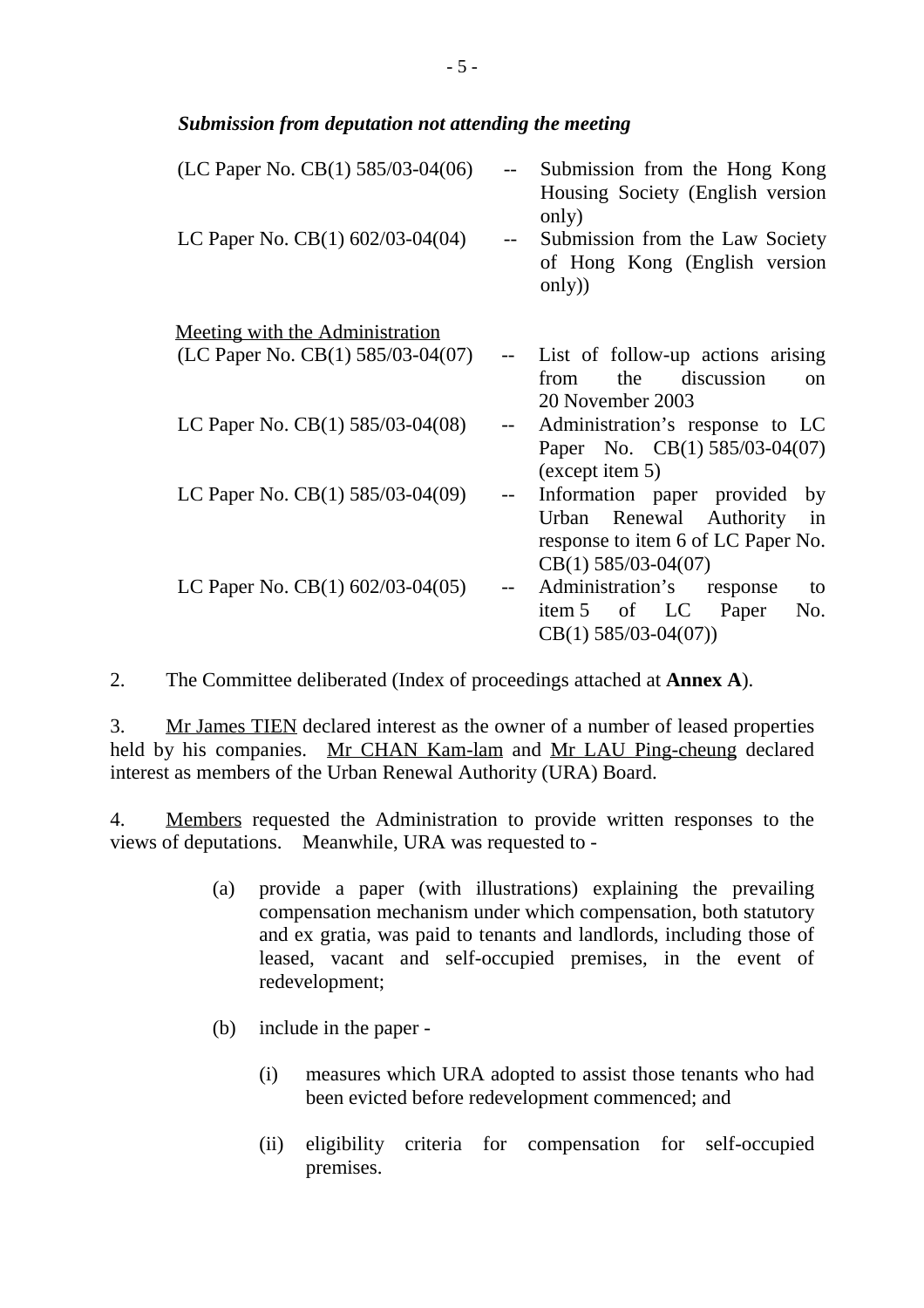- (c) compare the existing compensation mechanism with that after the enactment of the Bill.
- 5. The meeting ended at 10:45 am.

Council Business Division 1 Legislative Council Secretariat 7 January 2004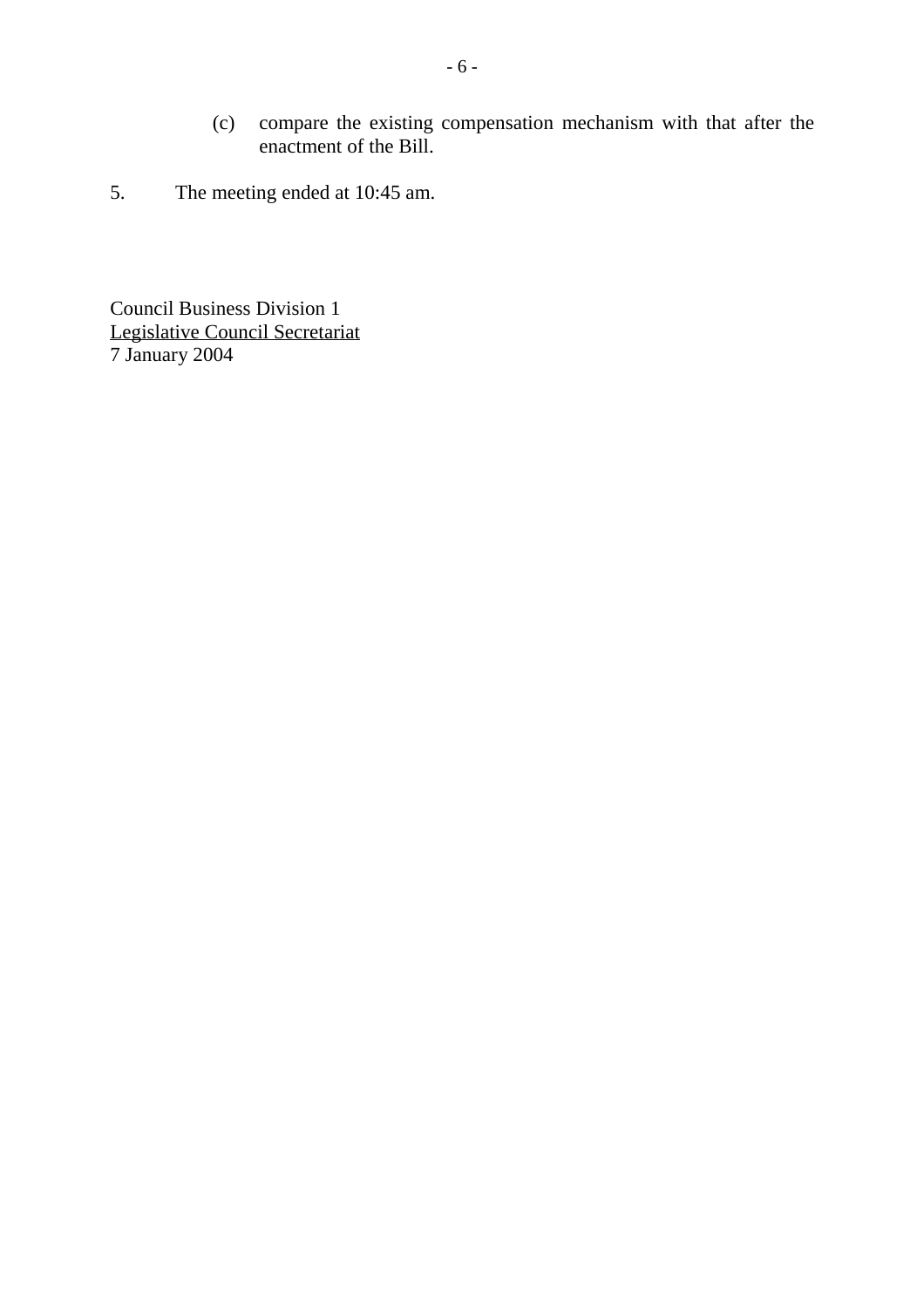#### **Proceedings of the meeting of the Bills Committee on Landlord and Tenant (Consolidation) (Amendment) Bill 2003 Meeting on Thursday, 18 December 2003, at 8:30 am in the Chamber of the Legislative Council Building**

| Time marker     | <b>Speaker</b>                                                                                       | Subject(s)                                                                                                                                                | <b>Action required</b> |
|-----------------|------------------------------------------------------------------------------------------------------|-----------------------------------------------------------------------------------------------------------------------------------------------------------|------------------------|
| 000000 - 000303 | Chairman                                                                                             | Introductory<br>remarks<br>and<br>confirmation of minutes<br>of<br>meeting<br>held<br>the<br>on<br>20 November 2003<br>(LC)<br>Paper No. CB(1) 509/03-04) |                        |
| 000304 - 000544 | Mr Ricky YUEN,<br>Chartered Institute of<br>Housing Asian Pacific<br><b>Branch (CIHAPB)</b>          | Expression of views<br>(LC Paper No. CB(1) 585/03-<br>04(01)                                                                                              |                        |
| 000545 - 000824 | Mr YAU Man-fat,<br>Hong Kong Institute of<br>Housing (HKIH)                                          | Expression of views<br>(LC Paper No. CB(1) 585/03-<br>04(02)                                                                                              |                        |
| 000825 - 001457 | Mr LAU Chun-kong<br>and Mr PANG Shiu-<br>Hong<br>Kong<br>kee,<br>Institute of Surveyors<br>(HKIS)    | Expression of views<br>(LC Paper No. CB(1) 585/03-<br>04(03)                                                                                              |                        |
| 001458 - 001749 | Mr FUNG Wun-yin,<br>Resident<br>Association<br>on (Kwun Tong) Old<br>Urban<br>Renewal<br>(RAOUR(KT)) | Expression of views<br>(LC Paper No. CB(1) 585/03-<br>04(05)                                                                                              |                        |
| 001750 - 002444 | Mr Canice MAK,<br>Urban<br>Renewal<br>Authority (URA)                                                | of views<br>Expression<br>and<br>explanation<br>URA's<br>on<br>compensation arrangements<br>(LC)<br>Paper<br>Nos.<br>$CB(1)$ 585/03-04(04)<br>and<br>(09) |                        |
| 002445 - 002934 | Mr LAM Ho-yeung,<br>Cooperative<br>Social<br>Service Centre (CSSC)                                   | Expression of views<br>(LC Paper No. CB(1) 602/03-<br>04(01)                                                                                              |                        |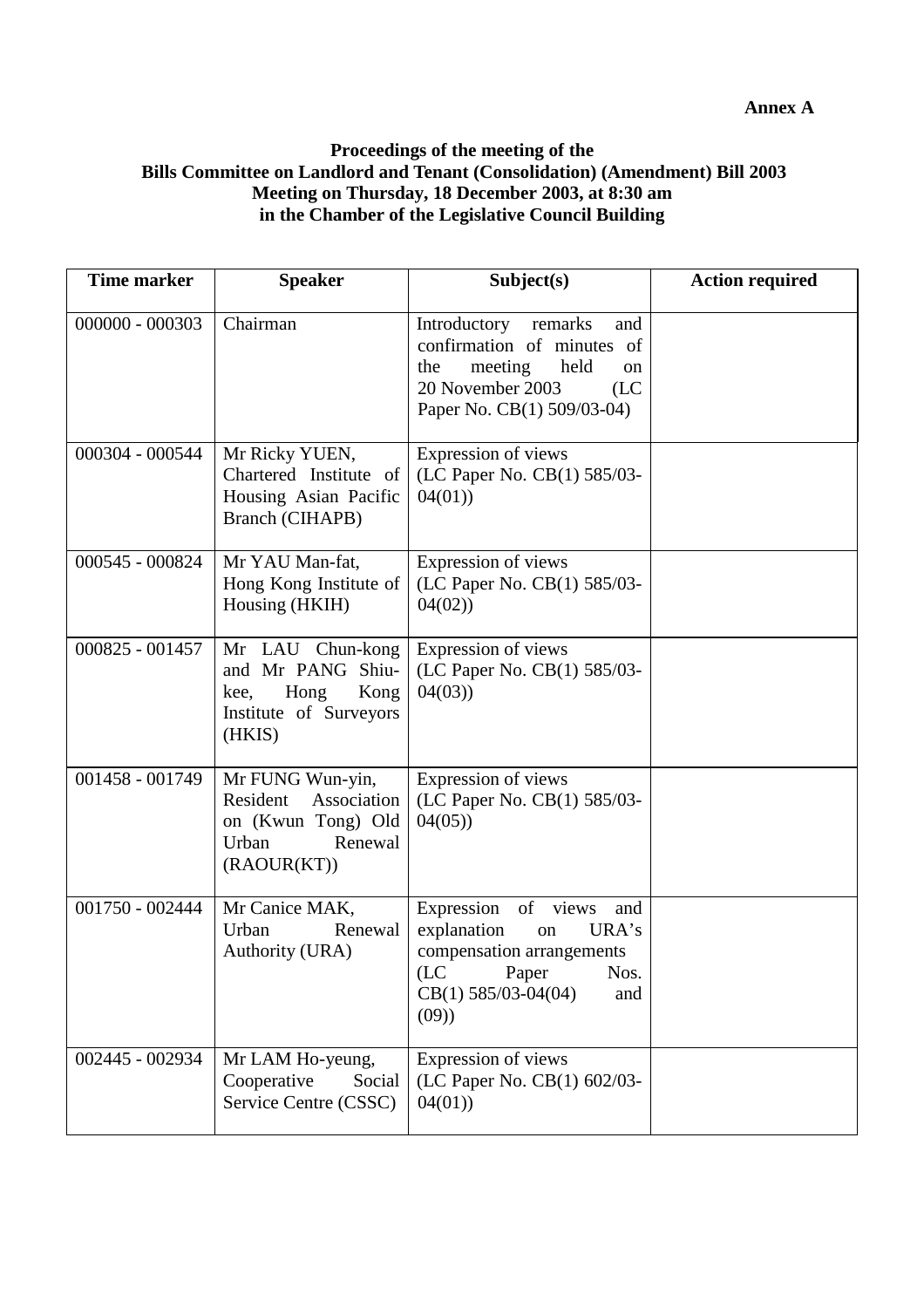| <b>Time marker</b> | <b>Speaker</b>                                                                              | Subject(s)                                                                                                                                                                                                                                                                                                                                                                                     | <b>Action required</b> |
|--------------------|---------------------------------------------------------------------------------------------|------------------------------------------------------------------------------------------------------------------------------------------------------------------------------------------------------------------------------------------------------------------------------------------------------------------------------------------------------------------------------------------------|------------------------|
| 002935 - 003324    | Mr LUN Chi-yim,<br>Hong Kong Real Estate<br>Agencies<br>General<br>Association<br>(HKREAGA) | Expression of views<br>(LC Paper No. CB(1) 624/03-<br>04(01)                                                                                                                                                                                                                                                                                                                                   |                        |
| 003325 - 003901    | Mr LAU Heung-wing,<br>Properties<br>agencies<br>Association (PAA)                           | Expression of views<br>(LC Paper No. CB(1) 602/03-<br>04(02)                                                                                                                                                                                                                                                                                                                                   |                        |
| 003902 - 004340    | Mr SHEA Hing-wan,<br>Hong Kong Owners<br>Club (HKOC)                                        | Expression of views<br>(LC Paper No. CB(1) 602/03-<br>04(03)                                                                                                                                                                                                                                                                                                                                   |                        |
| 004341 - 004522    | Chairman                                                                                    | <b>Views from District Councils</b><br>(DC) to be sought after the<br>formal appointment of DC<br>members for the new term                                                                                                                                                                                                                                                                     |                        |
| 004523 - 004723    | Mr James TIEN<br>Chairman                                                                   | Discussion on the effect of<br>the Bill on URA's role and its<br>compensation mechanism in<br>implementing redevelopment<br>projects                                                                                                                                                                                                                                                           |                        |
| 004724 - 005046    | Mr Canice MAK, URA                                                                          | URA's<br>Explanation<br>on<br>rehousing and compensation<br>mechanism -<br>provision of rental units<br>(a)<br>by<br>the<br>Housing<br>Authority<br>the<br><b>or</b><br>Housing Society for re-<br>housing purpose; and<br>(b)<br>cash<br>payments,<br>including<br>statutory<br>compensation<br>and<br>ex gratia<br>payments<br>calculated having regard<br>to prevailing market<br>situation |                        |
|                    |                                                                                             | Mechanism to be further<br>reviewed in the light of the<br>Bill                                                                                                                                                                                                                                                                                                                                |                        |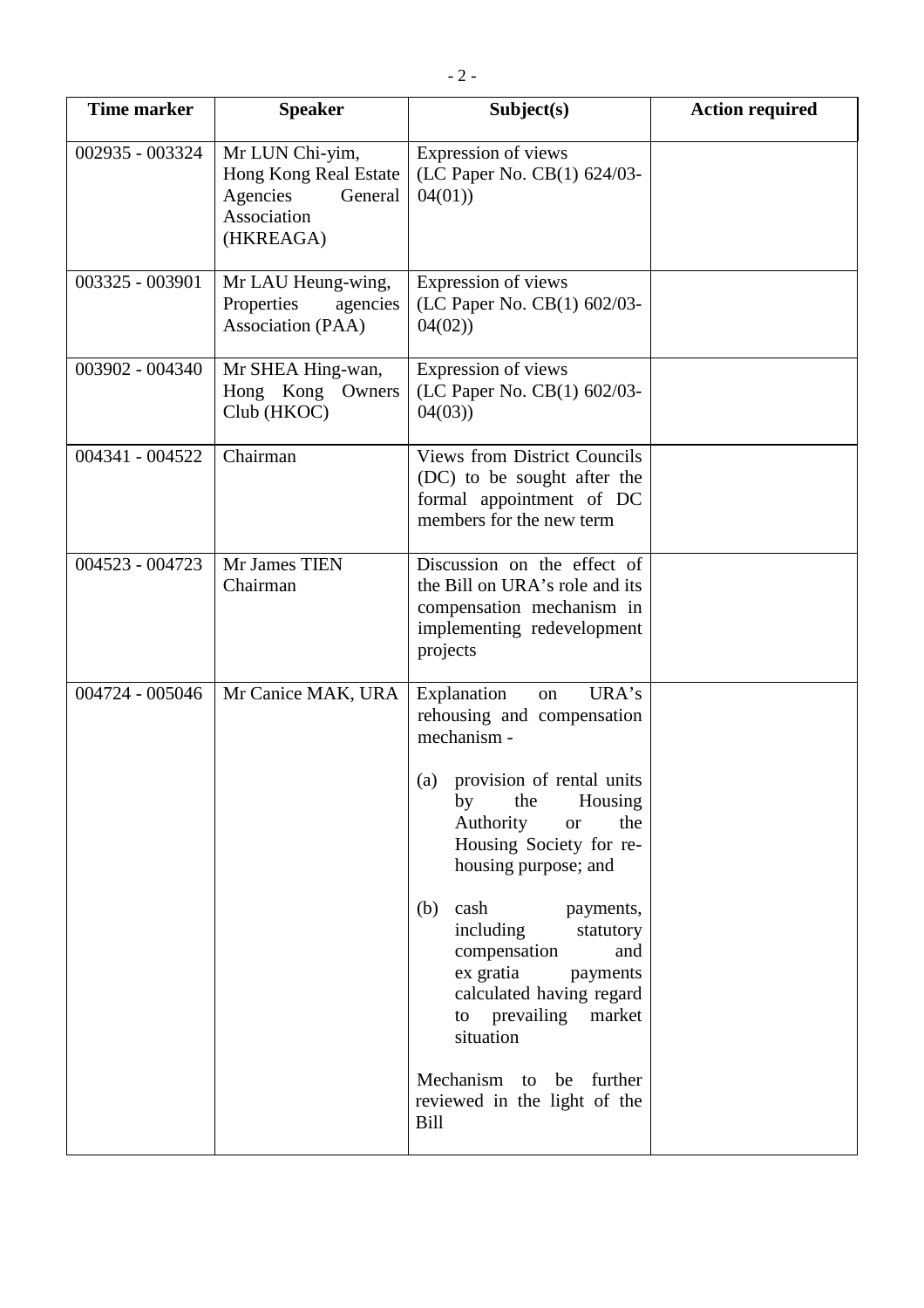| <b>Time marker</b> | <b>Speaker</b>                                       | Subject(s)                                                                                                                                                                                                                                                                                                                                          | <b>Action required</b>                                                                                                                                                                                                                                                                                                              |
|--------------------|------------------------------------------------------|-----------------------------------------------------------------------------------------------------------------------------------------------------------------------------------------------------------------------------------------------------------------------------------------------------------------------------------------------------|-------------------------------------------------------------------------------------------------------------------------------------------------------------------------------------------------------------------------------------------------------------------------------------------------------------------------------------|
| 005047 - 005259    | Chairman<br>Mr James TIEN                            | Concern about the impact of<br><b>Bill</b><br>URA's<br>the<br>on<br>compensation mechanism                                                                                                                                                                                                                                                          |                                                                                                                                                                                                                                                                                                                                     |
| 005260 - 005554    | Chairman<br>Mr LAU Ping-cheung<br>Mr Canice MAK, URA | Compensation for<br>tenants<br>affected<br>by redevelopment<br>URA's<br>under<br>existing<br>mechanism<br>compensation<br>amounted to an average of<br>140 months' rent                                                                                                                                                                             |                                                                                                                                                                                                                                                                                                                                     |
| 005555 - 005944    | Mr CHAN Kam-lam                                      | Whether it was justified for<br>landlords to offer removal<br>allowance to well-behaved<br>tenants; and whether such a<br>provision<br>fair<br>was<br>to<br>landlords                                                                                                                                                                               |                                                                                                                                                                                                                                                                                                                                     |
| 005945 - 010933    | Mr FUNG Wun-yin,<br>RAOUR(KT)                        | Provision<br>of<br>removal<br>allowance intended as a form<br>of appeasement to tenants<br>and would reduce undesirable<br>tension between<br>landlords<br>and tenants                                                                                                                                                                              |                                                                                                                                                                                                                                                                                                                                     |
| 010934 - 011455    | Chairman<br>Mr Albert HO                             | Need for further information<br>URA's<br>prevailing<br><sub>on</sub><br>mechanism;<br>compensation<br>whether an assessment had<br>been made on the impact of<br>the Bill on tenants affected by<br>redevelopment; and measures<br>which URA would adopt to<br>assist those tenants who had<br>evicted<br>before<br>been<br>redevelopment commenced | URA to provide a paper<br>illustrations)<br>(with<br>explaining the prevailing<br>compensation<br>mechanism under which<br>compensation,<br>both<br>statutory and ex gratia,<br>was paid to tenants and<br>landlords,<br>including<br>those of leased, vacant<br>self-occupied<br>and<br>premises, in the event of<br>redevelopment |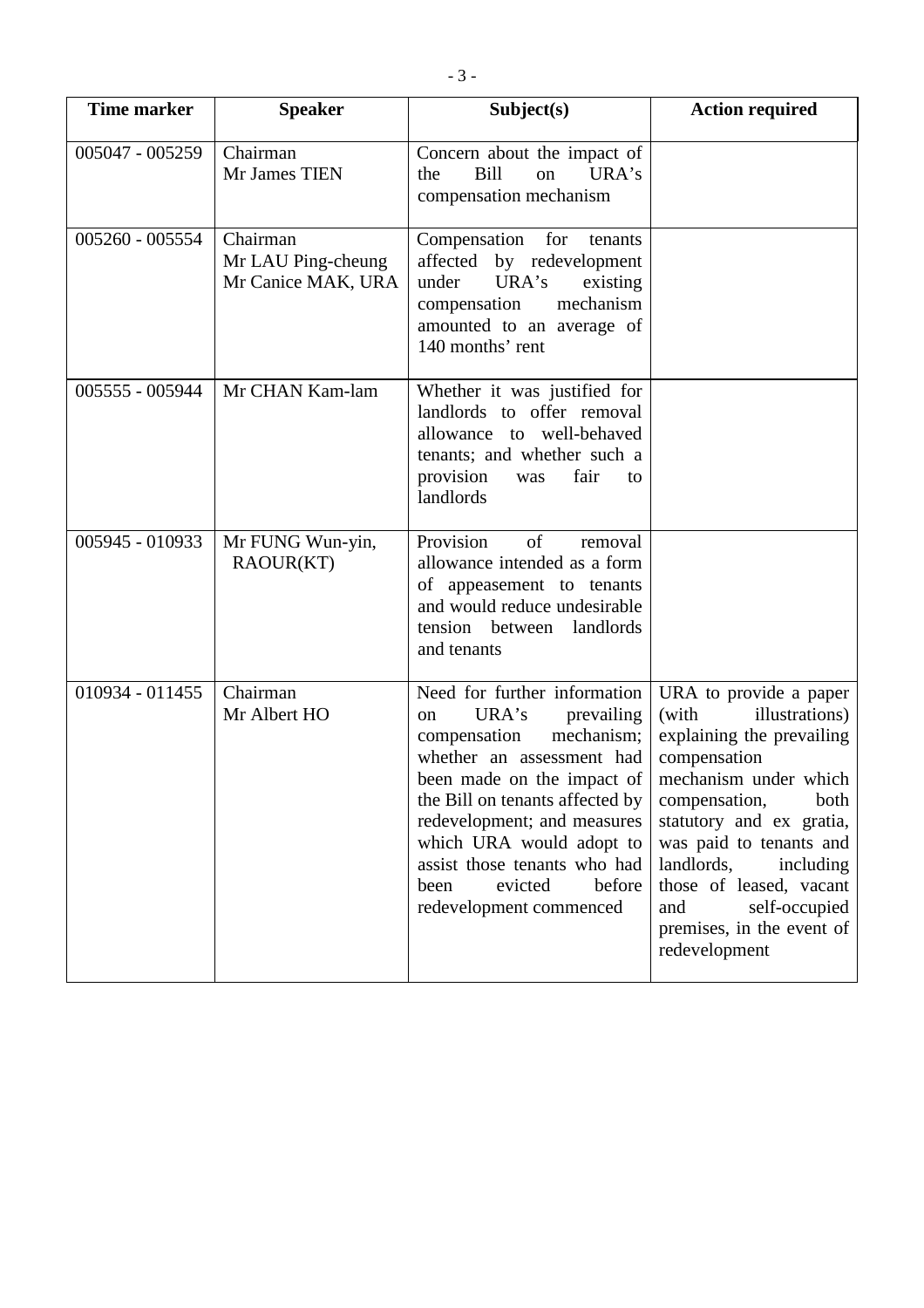| <b>Time marker</b> | <b>Speaker</b>                                    | Subject(s)                                                                                                                                                                                                                                                                                                                                                                                                                                                                                                                   | <b>Action required</b>                                                                                                  |
|--------------------|---------------------------------------------------|------------------------------------------------------------------------------------------------------------------------------------------------------------------------------------------------------------------------------------------------------------------------------------------------------------------------------------------------------------------------------------------------------------------------------------------------------------------------------------------------------------------------------|-------------------------------------------------------------------------------------------------------------------------|
| 011456 - 012119    | Chairman<br>Mr Canice MAK, URA                    | The effect of ample supply of<br>rental units for rehousing;<br>prevalence of tenants with<br>alternative accommodation to<br>claim<br>compensation<br>by<br>retaining their tenancies in<br>project areas of URA; the<br>narrow difference between<br>compensation payable<br>to<br>vacant and leased premises<br>had dampened the incentive<br>for owners to evict tenants;<br>and need to prevent owners<br>from evicting tenants in an<br>attempt to obtain the much<br>higher<br>compensation<br>for<br>owner-occupiers |                                                                                                                         |
| 012120 - 012502    | Chairman<br>Mr Albert HO                          | Difference in compensation<br>between leased, vacant and<br>self-occupied premises;<br>whether URA would tighten<br>the eligibility criteria for<br>compensation<br>for<br>self-<br>occupied premises;<br>and<br>dissatisfaction that the effect<br>of the Bill on<br>statutory<br>compensation<br>upon<br>redevelopment had been left<br>out in the LegCo Brief                                                                                                                                                             |                                                                                                                         |
| 012503 - 013621    | Chairman<br>Mr Canice MAK and<br>Mr Ian WONG, URA | Explanation<br>URA's<br>on<br>compensation mechanism for<br>leased,<br>vacant<br>and<br>self-<br>occupied premises; survey to<br>be conducted to establish an<br>owner's<br>eligibility<br>for<br>compensation<br>for<br>self-<br>occupied<br>premises<br>by<br>confirming that the premises<br>concerned was the owner's<br>sole residence                                                                                                                                                                                  | URA to include in the<br>the<br>eligibility<br>paper<br>criteria for compensation<br>self-occupied<br>for<br>premises   |
| 013622 - 014033    | Chairman<br>Mr Canice MAK, URA                    | Need for URA to explain and<br>the<br>existing<br>compare<br>compensation<br>mechanism<br>with that after the enactment<br>of the Bill                                                                                                                                                                                                                                                                                                                                                                                       | URA to<br>the<br>compare<br>existing<br>compensation<br>mechanism<br>with<br>that<br>after the enactment of<br>the Bill |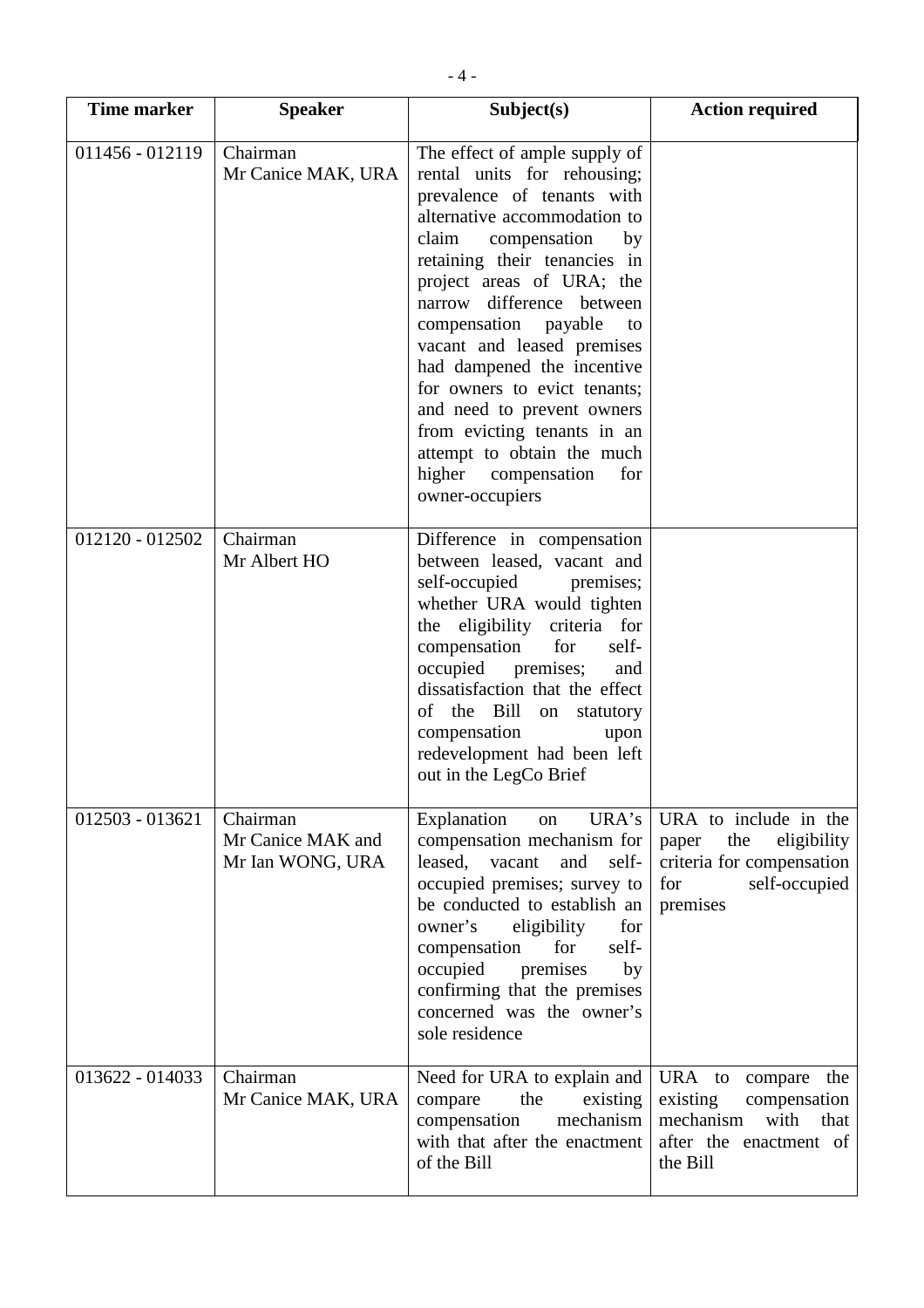| <b>Time marker</b> | <b>Speaker</b>                                                                                                                                      | Subject(s)                                                                                                                                                                                                                                | <b>Action required</b>                                                                                                                                     |
|--------------------|-----------------------------------------------------------------------------------------------------------------------------------------------------|-------------------------------------------------------------------------------------------------------------------------------------------------------------------------------------------------------------------------------------------|------------------------------------------------------------------------------------------------------------------------------------------------------------|
| 014034 - 014327    | Chairman<br>Mr Albert HO<br>Mr Canice MAK, URA<br>Mr Howard YOUNG                                                                                   | which<br><b>URA</b><br><b>Measures</b><br>adopted<br>assist<br>to<br>those<br>tenants who had been evicted<br>before<br>redevelopment<br>commenced                                                                                        | URA to include in the<br>paper measures which<br>URA adopted to assist<br>those tenants who had<br>before<br>evicted<br>been<br>redevelopment<br>commences |
| 014328 - 014534    | Chairman<br>Mr Abraham SHEK                                                                                                                         | Compensation<br>for<br>those<br>affected by redevelopment<br>projects of URA should not<br>be set at the minimum level<br>given URA's power<br>to<br>resume land; and need for<br>explanation on the changes<br>brought about by the Bill |                                                                                                                                                            |
| 014535 - 014823    | Chairman<br>Mr CHAN Kam-lam                                                                                                                         | standardized<br>Need<br>for<br>tenancy<br>agreement;<br>and<br>deputations'<br>views<br>on<br>repossession procedures                                                                                                                     |                                                                                                                                                            |
| 014824 - 015629    | Chairman<br>Mr Ricky YUEN,<br><b>CIHAPB</b><br>Mr LAU Man-fat,<br><b>HKIS</b><br>Mr SHEA Hing-wan,<br><b>HKOC</b><br>Mr YAU Man-fat,<br><b>HKIH</b> | Discussion on repossession<br>procedures; and need<br>for<br>procedures<br>summary<br>to<br>enable landlords to repossess<br>premises in the event of<br>default of payment of rents<br>by tenants                                        |                                                                                                                                                            |
| 015730 - 015828    | Chairman<br>Mr FUNG Wun-yin,<br>RAOUR(KT)                                                                                                           | Provision<br>of<br>removal<br>allowance                                                                                                                                                                                                   |                                                                                                                                                            |
| 015829 - 020134    | Chairman<br>Mr CHAN Kam-lam<br>Mr LUN Chi-yim,<br><b>HKREAGA</b>                                                                                    | Need to deal with situations<br>refused<br>where<br>tenants<br>to<br>of<br>move out after expiry<br>need<br>tenancies;<br>and<br>to<br>standardized<br>introduce<br>tenancy agreement                                                     |                                                                                                                                                            |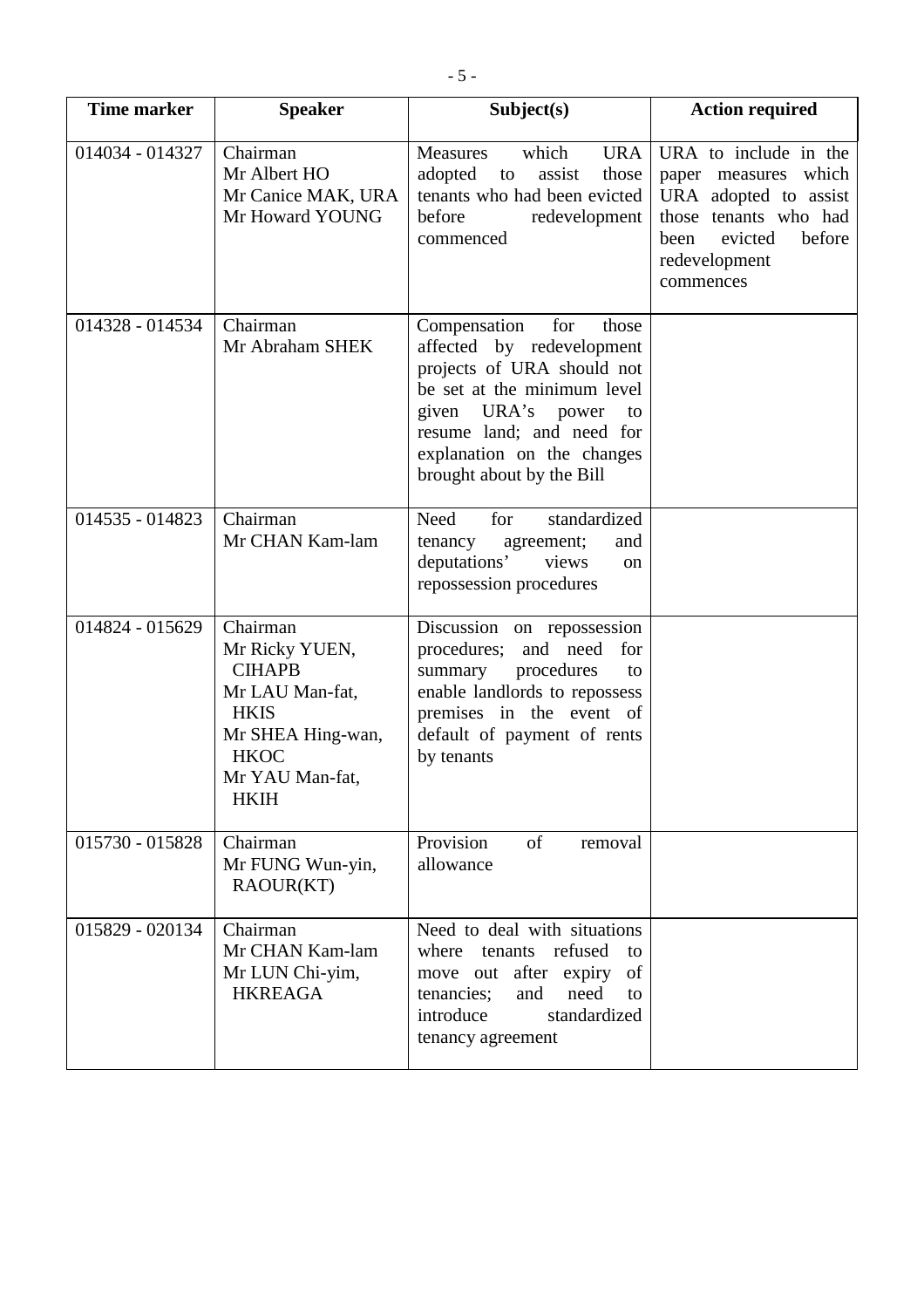| <b>Time marker</b> | <b>Speaker</b>                                                                                | Subject(s)                                                                                                                                                                                                                                                         | <b>Action required</b> |
|--------------------|-----------------------------------------------------------------------------------------------|--------------------------------------------------------------------------------------------------------------------------------------------------------------------------------------------------------------------------------------------------------------------|------------------------|
| 020135 - 020236    | Chairman<br>Mr LAU Ping-cheung                                                                | about<br>abuses<br>of<br>Concern<br>URA's<br>compensation<br>such as cases<br>mechanism<br>where<br>who<br>had<br>tenants<br>received compensation in one<br>project moved into premises<br>within another project area in<br>order to claim compensation<br>again |                        |
| 020237 - 020323    | Chairman<br>Mr Canice MAK, URA                                                                | Claims for compensation by<br>repeat clearees and by those<br>who<br>retained<br>several<br>tenancies within the same<br>project area                                                                                                                              |                        |
| 020324 - 020455    | Chairman<br>Mr IP Kwok-him                                                                    | Whether the requirement for<br>provision<br>of<br>personal<br>information would resolve<br>the problem of rogue tenants                                                                                                                                            |                        |
| 020456 - 020837    | Chairman<br>Mr SHEA Hing-wan,<br><b>HKOC</b>                                                  | The<br>faced<br>anxiety<br>by<br>landlords in dealing<br>with<br>need<br>for<br>rogue tenants;<br>tenants'<br>statement;<br>and<br>of<br>imposition<br>criminal<br>liability for provision of false<br>information<br>in<br>securing<br>tenancies                  |                        |
| 020838 - 021252    | Chairman<br>Mr Albert HO<br>Mr LAM Ho-yeung,<br><b>CSSC</b><br>Mr LAU Man-fat,<br><b>HKIS</b> | Impact of the Bill on low-<br>income<br>households<br>not<br>eligible for public housing                                                                                                                                                                           |                        |
| 021253 - 021344    | Chairman<br>Mr FUNG Wun-yin,<br>RAOUR(KT)                                                     | Request for clarification on<br>URA's compensation                                                                                                                                                                                                                 |                        |
| 021345 - 021501    | Chairman<br>Mr LUN Chi-yim,<br><b>HKREAGA</b>                                                 | Inappropriate<br>for<br>estate<br>agents to request tenants'<br>personal information in the<br>absence<br>of<br>statutory<br>requirement                                                                                                                           |                        |